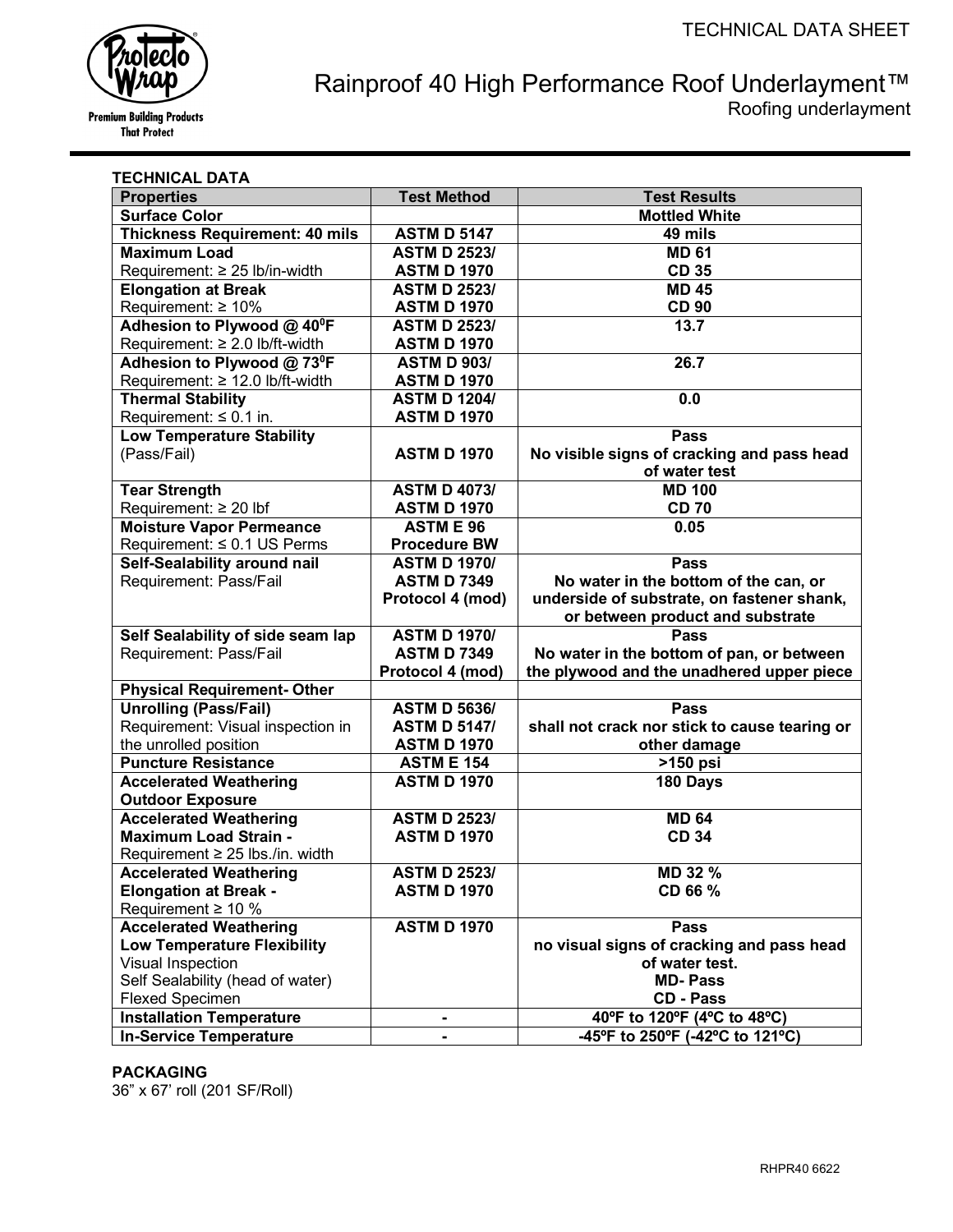# **DESCRIPTION**

**Rainproof 40 High Performance Roof Underlayment™** is a cold applied self-adhering SBS modified, rubberized asphalt sheet waterproofing underlayment. **Rainproof 40** is internally reinforced with a strong non-woven polyester fabric. The membrane has a white reflective fabric topping.

#### **FEATURES**

- 12 month exposure rating
- Fully self adhered roofing underlayment system
- $2\frac{1}{2}$ " zip strip release liner for ease of edge overlap adhesion
- Durable White reflective topping for added footing safety and heat reduction
- Seals around properly installed fasteners
- Can be installed Horizontally or Vertically (as code allows)
- Can be installed on roof pitches down to 2"/12" (For lower slopes, contact your Protecto Wrap Representative.)

#### **USES**

Used as a complete waterproof roofing underlayment on new and retro-fit\* roofs under most roof coverings. Can be used at low slope areas, Hip, Ridge, Valleys, Rake edges, Confined Rake edges, around skylights and chimneys. Rainproof-40<sup>TM</sup> may be used as an underlayment to which concrete or clay roof tiles may be adhered to. Tile installation should be based on published tile manufacturer installation guidelines.

#### **LIMITATIONS**

Not recommended for use under high temperature roofing applications (not recommended roofs that exceed 250°F (121°C) operating temperature).

Not recommended for use on roof slopes less than 2"/12" (without approval).

Not recommend for use over granulated surfaces or existing roof coverings.

#### **SHELF LIFE**

**Rainproof 40** maintains optimum initial adhesion to substrates when used within one year from the date of manufacture.

#### **STORAGE**

**Rainproof 40** should be stored in the original, unopened container at ambient temperatures between 40°F to 90°F (5°C to 32°C). Storage area should remain dry and out of direct sunlight. Do not remove materials from original containers until ready for use. Do not double stack pallets. Do not store rolls on end.

#### **SURFACE PREPARATION**

Roof deck surface shall be clean, dry and free of any foreign materials. The roof deck surface shall be free of gaps, sharp edges and protrusions.

\* Note: If deck surface cannot be cleaned to a like new surface or the deck is damp or below  $40^{\circ}F (4^{\circ}C)$ , primer should be used prior to the application of the membrane. Refer to: Technical Letter Primer Selection for more information.

## **APPLICATION**

**Rainproof 40** can be installed on any exterior grade solid sheathing normally used for roof decking. Install membrane such that all laps shed water in both vertical and horizontal installations.

Valleys require a minimum 18" wide roll of **Rainproof 40**, centered down the full length of the valley Install membrane starting at the lowest point of roof slope and work up the slope.

Position the roll into the desired location, roll out the membrane and cut to length as needed. Align the roll with edge of eave or overlap of preceding roll, pull membrane tight, start by removing a portion of the 2½" zip strip release liner and adhere to roof deck (reposition as needed prior to removing the remaining release liner).

Lift the opposing end of the membrane and remove or strip the release liner, pulling it to one side, keep membrane aligned and tight, adhere membrane to the roof deck while another person brooms the sheet flat.

Edge laps are 2" minimum and end laps are 6" minimum. All laps should be firmly pressed or rolled to ensure a positive seal.